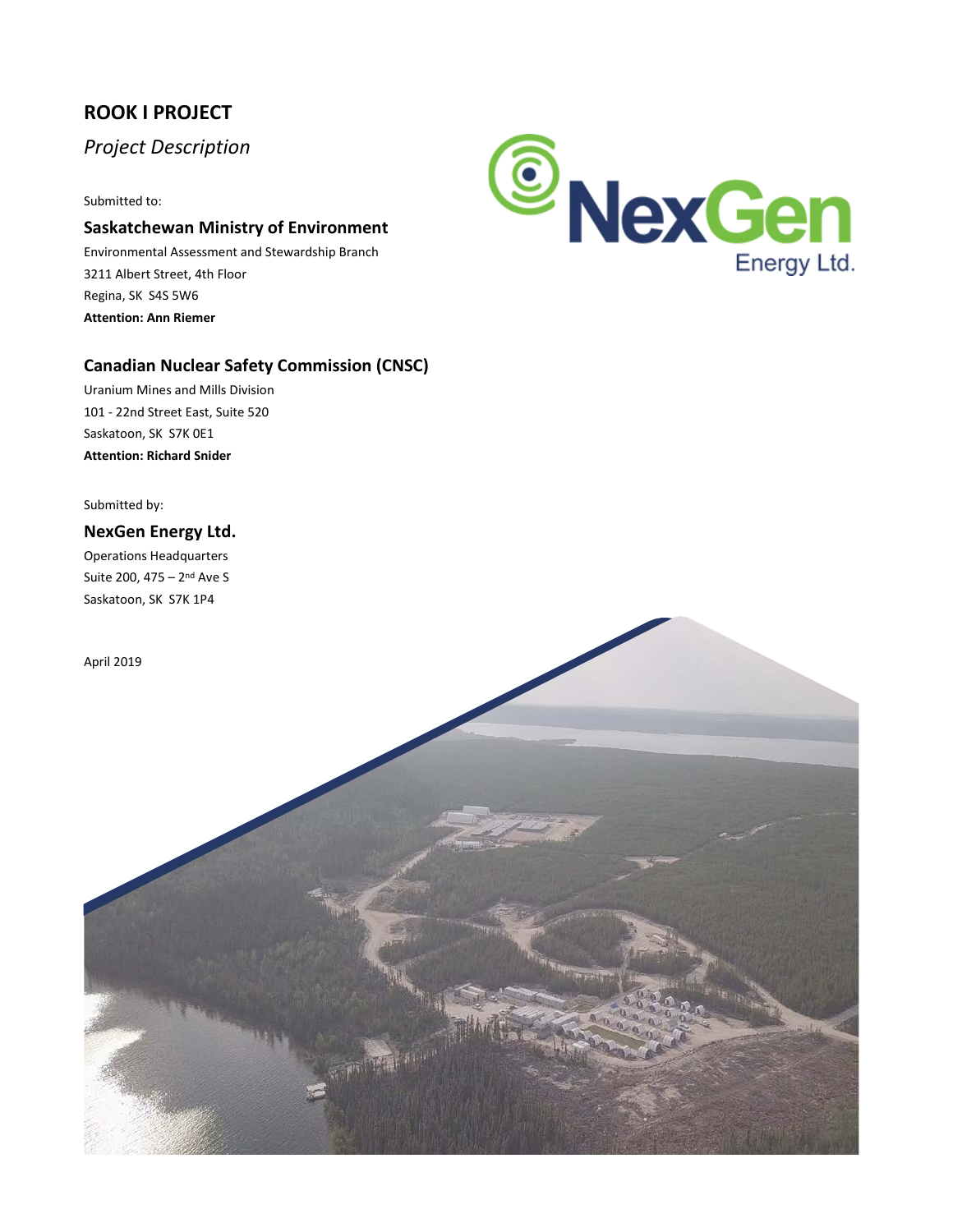# Executive Summary

The Rook I Project (Project) is a proposed new uranium mining and milling operation that is 100% owned by NexGen Energy Ltd. (NexGen). It is located adjacent to Patterson Lake in the southern Athabasca Basin in northern Saskatchewan approximately 155 km north of the town of La Loche, 80 km south of the former Cluff Lake Mine site (currently in decommissioning) and 640 km by air north west of Saskatoon. The mineral resource basis for the proposed Project is the Arrow deposit, a land-based, 100% basement hosted high grade uranium deposit.

The current indicated Mineral Resource estimate for the Project totals 2.89 million tonnes at an average grade of 4.03% triuranium octoxide (U<sub>3</sub>O<sub>8</sub>), for a total of 116.4 million kg (256.6 million pounds) U<sub>3</sub>O<sub>8</sub> (NexGen 2018). The Inferred Mineral Resource estimate is 91.7 Mlbs U<sub>3</sub>O<sub>8</sub> in 4.84 million tonnes at an average grading of 0.86% U<sub>3</sub>O<sub>8</sub>. The Probable Mineral Reserve estimate is 234.1 Mlbs  $U_3O_8$  contained in 3.43 million tonnes at an average grading of 3.09%  $U_3O_8$ . The proposed processing plant will be capable of producing up to 14 million kg (31 million lbs) of U<sub>3</sub>O<sub>8</sub> per year with a projected mine life of 24 years based on current global resource estimates.

The Project will help meet the needs of the increasing global demand for low emissions power generation by supplying uranium for fueling nuclear reactors around the globe. Market demand for uranium is driven primarily by current or planned nuclear reactors operating globally, while market supply is driven by the global supply of uranium. Given the projected expansion in global demand for nuclear power as part of the overall energy supply, demand for uranium for fuel fabrication is projected to increase in the foreseeable future with increasing electricity demand and a growing need for low carbon dioxide emitting sources in electricity generation.

The Project includes underground and surface facilities to support the mining and processing of uranium ore from the Arrow deposit. The main components included in the scope of the Project for environmental assessment purposes, include:

- underground mine development;
- an on-site mill to process an average of 1,400 tonnes of ore per day;
- surface facilities to support the short and long-term storage of waste rock and ore;
- an underground tailings management facility (UGTMF);
- water handling infrastructure and an effluent treatment circuit with associated treated effluent discharge; and
- additional infrastructure that will include a camp for personnel, an airstrip and supporting waste and water management facilities, a maintenance shop, warehouse, and offices.

Vehicular access to the site will be via an existing access road that connects the site with Provincial Highway 955 which extends from La Loche to Cluff Lake. The access road will be used to transport equipment and supplies to and from the Project, as well as the ground transport of  $U_3O_8$  product to market. Personnel will be flown to and from site. Electricity for both surface and underground operations will be provided by on-site diesel generators, although liquid natural gas (LNG), and renewable options are also being considered.

Access to the mine will be through two shafts. The first shaft will be used as a production shaft to transport personnel and materials, to deliver ore and waste rock from the workings, and to deliver fresh air from surface and into the mine. The second shaft will be used as an exhaust ventilation shaft and will provide secondary emergency egress. The Project will be primarily mined using a combination of longhole stope mining methods. Waste generated from the milling process as well as waste generated from the underground mining activities and radiologically contaminated waste generated on site will be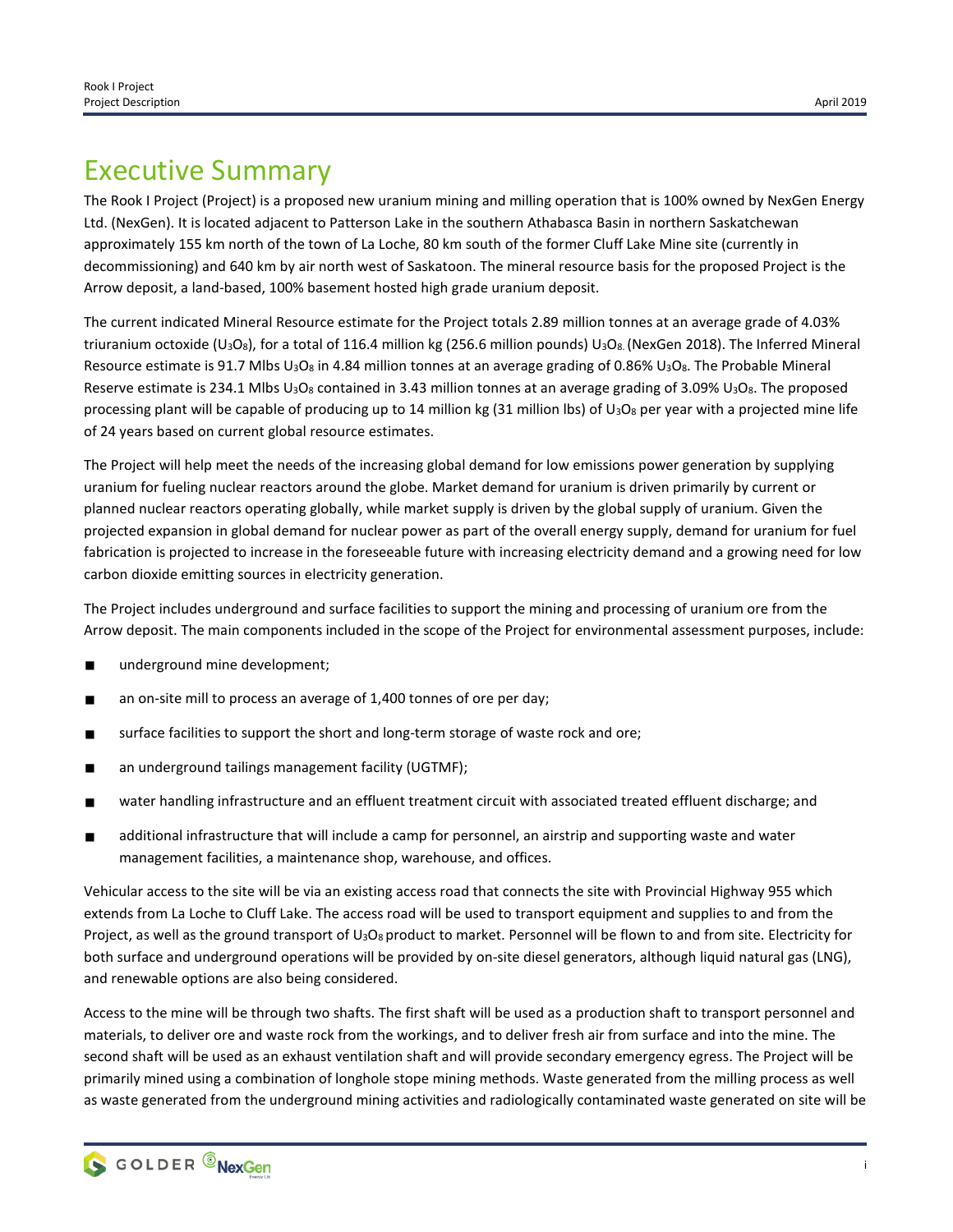progressively decommissioned through permanent storage underground, either as cemented paste backfill in mined out stopes or within a purpose-built underground facility, referred to as the UGTMF.

Clean waste rock will be permanently stored on surface and where possible, will be used as a source of aggregate material for construction activities. Mineralized and any yet to be identified potentially acid generating waste rock (special waste rock) will be segregated, temporarily stored on surface on a lined pad and used as blend material in the milling process with any remaining balance to be returned underground during operations and decommissioning.

Freshwater for operations, domestic purposes and emergency firewater will be drawn from Patterson Lake. To the extent practical, mine water collected underground will be used as process water and recycled to minimize the amount of surface water required and reduce the volume of treated water discharged to the environment.

Domestic and industrial water treatment facilities will be constructed with sufficient capacity to meet operational requirements and manage non-routine inflows from underground and surface runoff from a 24-hour 1:100 year storm event. Treated effluent will be batch released to Patterson Lake.

Upon completion of mining and milling, the Project will be decommissioned and reclaimed in accordance with a Detailed Decommissioning Plan approved by both the Saskatchewan Ministry of Environment and the Canadian Nuclear Safety Commission. It is envisioned that following decommissioning, the site will be free from access restrictions and suitable for recreational and traditional land use.

### **EXISTING ENVIRONMENT**

The Project is situated along the southwestern rim of the Athabasca Basin, which covers much of northern Saskatchewan and part of northern Alberta. The climate is typical of a sub-Arctic climate for mid-latitude continental areas.

The topography of the Project area is variable with drumlins, lakes and wetlands dominating the northwest and southeast parts of the Project area, respectively, and lowland lakes, rivers, and muskegs dominating the central part of the Project area. The northwest part of the Project area is adjacent to Patterson Lake and Forrest Lake, which are two of the largest waterbodies within 100 km of the Project. Both lakes are part of the Clearwater River watershed. The Clearwater River extends east-southeast from Beet Lake and eventually drains south off the Property. The Project area is covered by boreal forest common to the Canadian Shield.

The most common trees are jack pine and black spruce, with few poplar and birch clusters. Tamarack, stunted black spruce, willow, and alder are also common in the lower wetland areas. Wildlife species known to occur in the region include moose, woodland caribou, deer, black bear, wolf, and all other mammal species commonly found in boreal forest ecosystems. Fish species include walleye, lake trout, northern pike, whitefish, and perch.

Environmental baseline studies have been undertaken to gather detailed information on the current conditions for the biophysical, cultural and socioeconomic environment in the area of and relation to the Project. Baseline studies provide information on the current condition of the area, providing a basis for future Environmental Assessment and long-term monitoring programs.

### **ENVIROMENTAL INTERACTIONS AND ASSESSMENT APPROACH**

Based upon a preliminary screening level review of the Project and expected interactions between the Project and the environment, possible areas of concern related to potential environmental effects have been identified. A comprehensive assessment of the Project impacts that includes the implementation of mitigative measures will be completed during the Environmental Assessment.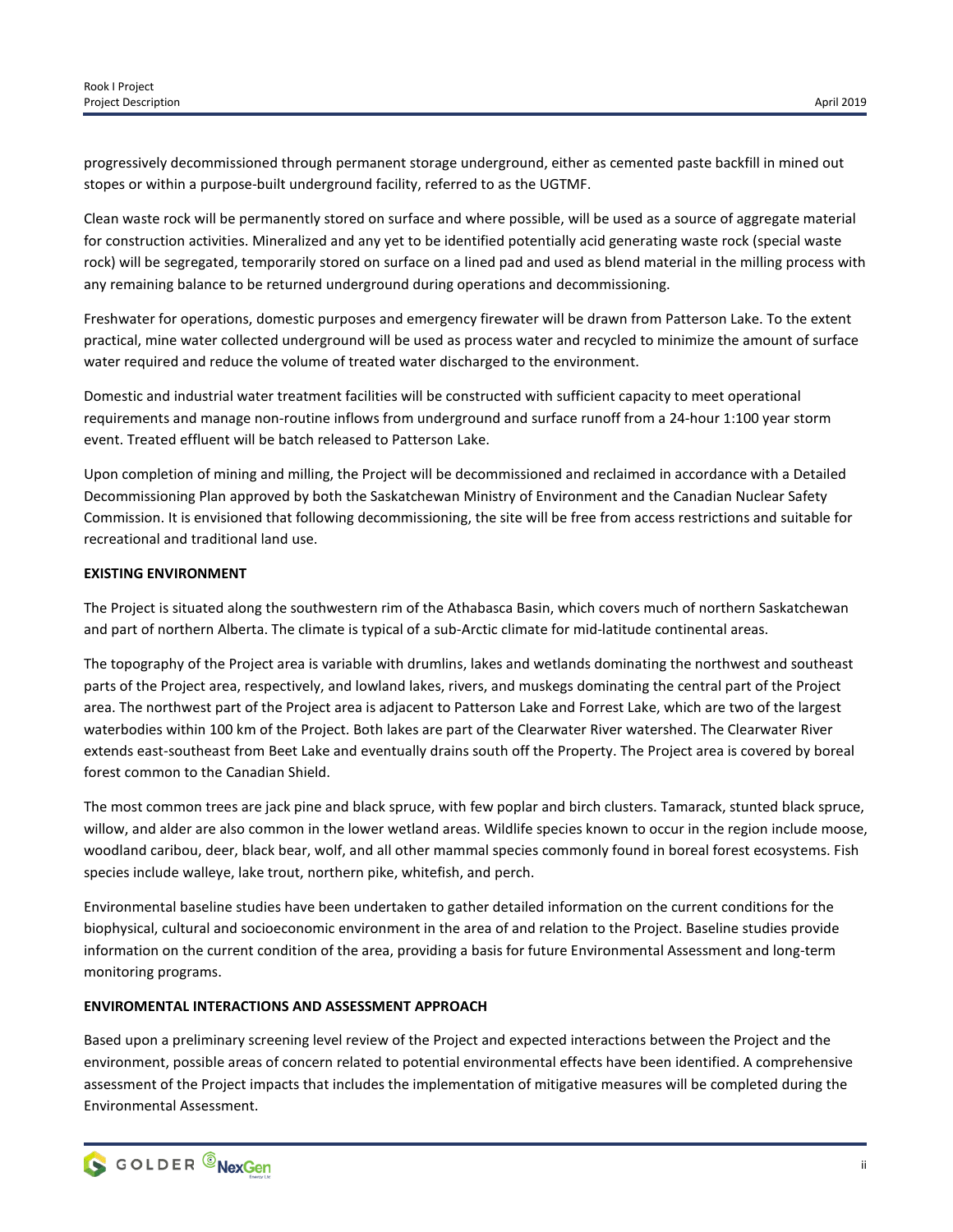Potential environmental effects that have been identified at this preliminary screening phase based on a review of interactions include:

- potential for air quality changes related to emissions generated by Project activities and/or components;
- potential for groundwater resources changes related to the underground storage of process waste as engineered paste backfill;
- potential for surface water and aquatic environment changes related to water management;
- potential for terrestrial environment changes related to the Project footprint and Project activities;
- potential for human and ecological health changes associated with the Project activities;
- potential for local land and resource use changes; and
- potential for socio-economic changes in local communities.

NexGen is committed to managing the Project in such a way that we avoid or minimize effects to the environment to the extent possible. For instance, the construction, operation, and closure of the Project can potentially result in changes to air quality from air emissions generated from Project activities, equipment and infrastructure. Changes in air quality and associated deposition may have direct and/or indirect effects on surface water quality, fish, and fish habitat, soils, vegetation, wildlife and wildlife habitat. Environmental design features will be identified and considered during the design of the Project to limit or eliminate potential effects associated with air emissions, as well as other effects identified in the Environmental Assessment.

All potential environmental effects will undergo a detailed assessment during the Environmental Assessment to understand the potential short and long-term impacts and to identify mitigation measures as may be necessary to minimize or eliminate impacts identified. In addition, the Environmental Assessment will identify monitoring programs to verify the Environmental Assessment predictions and to evaluate the environmental response in relation to the Project activities.

The Project is located in a remote, largely undeveloped region of Saskatchewan and there is currently no other industrial activities occurring in the immediate vicinity of the Project. There are two commercial outfitters operating in the area and the area is the focus of active uranium exploration by a number of companies. These and any other potential industrial projects and recreational activities in the area will be considered in the cumulative effects assessment of the Environmental Assessment.

#### **ENGAGEMENT**

NexGen recognizes the importance engaging with local and indigenous communities, residents, businesses, organizations, land users and the various regulatory authorities, collectively referred to as 'stakeholders', as an important aspect of responsibly developing the Rook I Project. Since exploration commenced in 2013, NexGen has:

- undertaken to meet regularly with identified stakeholders to discuss and provide updates on activities at the site;
- become involved in initiatives and activities in the local communities (i.e., breakfast program); and
- has sought to provide opportunities directly to local residents and businesses.